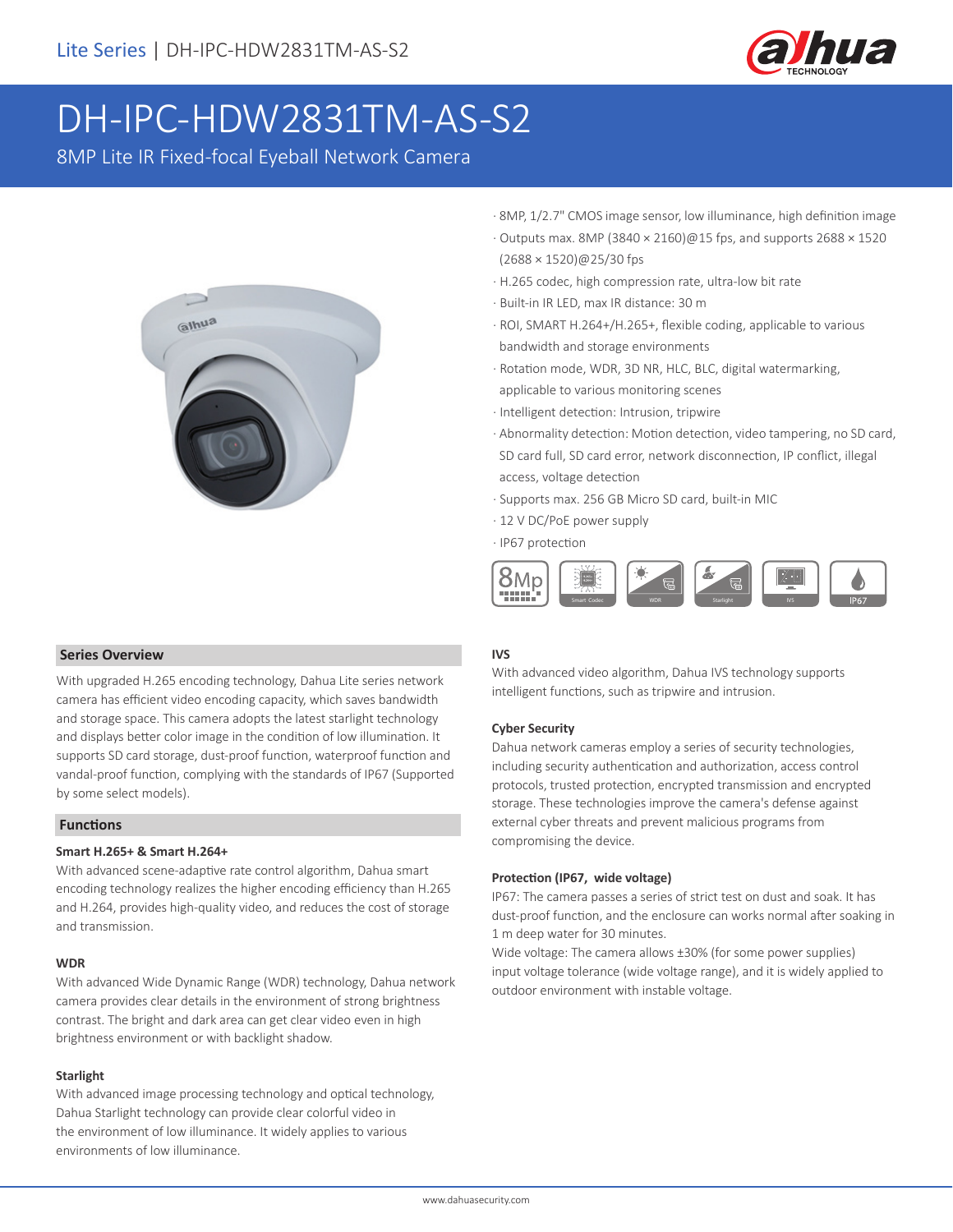# Lite Series | DH-IPC-HDW2831TM-AS-S2

Video Frame Rate

Stream Capability 2 streams

3840 × 2160 (1 fps–15 fps) 2688 × 1520 (1 fps–25/30 fps)

Sub stream: 704 × 576 (1 fps–25 fps) 704 × 480 (1 fps–30 fps)

| <b>Technical Specification</b>                  |                  |                                             |                                |                                                    |                               |                           | 3840 × 2160 (3840 × 2160); 3072 × 2048 (3072 ×                                                                                                                                                                     |
|-------------------------------------------------|------------------|---------------------------------------------|--------------------------------|----------------------------------------------------|-------------------------------|---------------------------|--------------------------------------------------------------------------------------------------------------------------------------------------------------------------------------------------------------------|
| Camera                                          |                  |                                             |                                |                                                    |                               |                           | 2048); 3072 ×1728 (3072 × 1728); 2592 × 1944 (2592 ×<br>1944); 2688 × 1520 (2688 × 1520); 3M (2048 × 1536);                                                                                                        |
| Image Sensor                                    |                  | 1/2.7" CMOS                                 |                                |                                                    |                               | Resolution                | 2304 × 1296 (2304 × 1296); 1080p (1920 × 1080);<br>1.3M (1280 × 960); 720p (1280 × 720); D1 (704 ×<br>576/704 x 480); VGA (640 x 480); CIF (352 x 288/352                                                          |
| Max. Resolution                                 |                  | 3840 (H) ×2160 (V)                          |                                |                                                    |                               |                           | $\times$ 240)                                                                                                                                                                                                      |
| <b>ROM</b>                                      |                  | 128 MB                                      |                                |                                                    |                               | <b>Bit Rate Control</b>   | CBR/VBR                                                                                                                                                                                                            |
| <b>RAM</b>                                      |                  | 256 MB                                      |                                |                                                    |                               | Video Bit Rate            | H.264: 32 kbps-8192 kbps<br>H.265: 12 kbps-8192 kbps                                                                                                                                                               |
| <b>Scanning System</b>                          |                  | Progressive                                 |                                |                                                    |                               | Day/Night                 | Auto (ICR)/Color/B/W                                                                                                                                                                                               |
| <b>Electronic Shutter Speed</b>                 |                  | Auto/Manual 1/3 s-1/100,000 s               |                                |                                                    |                               | <b>BLC</b>                | Yes                                                                                                                                                                                                                |
| Min. Illumination                               |                  | 0.009 Lux@F2.0                              |                                |                                                    |                               | <b>HLC</b>                | Yes                                                                                                                                                                                                                |
| S/N Ratio                                       |                  | $>$ 56 dB                                   |                                |                                                    |                               | <b>WDR</b>                | 120 dB                                                                                                                                                                                                             |
| <b>Illumination Distance</b>                    |                  | 30 m (98.43 ft)                             |                                |                                                    |                               | <b>White Balance</b>      | Auto/natural/street lamp/outdoor/manual/regional<br>custom                                                                                                                                                         |
| Illuminator On/Off Control                      |                  | Auto/Manual                                 |                                |                                                    |                               | Gain Control              | Auto/Manual                                                                                                                                                                                                        |
| <b>Illuminator Number</b>                       |                  | $2$ (IR LED)                                |                                |                                                    |                               | <b>Noise Reduction</b>    | 3D NR                                                                                                                                                                                                              |
| Pan/Tilt/Rotation Range                         |                  | Pan: 0°-360°<br>Tilt: 0°-78°                |                                |                                                    |                               | <b>Motion Detection</b>   | OFF/ON (4 areas, rectangular)                                                                                                                                                                                      |
|                                                 |                  | Rotation: 0°-360°                           |                                |                                                    |                               | Region of Interest(RoI)   | Yes (4 areas)                                                                                                                                                                                                      |
| Lens                                            |                  |                                             |                                |                                                    |                               | <b>Smart Illumination</b> | Yes                                                                                                                                                                                                                |
| Lens Type                                       |                  | Fixed-focal                                 |                                |                                                    |                               | Image Rotation            | 0°/90°/180°/270° (Supports 90°/270° with 2688 × 1520<br>resolution and lower.)                                                                                                                                     |
| Mount Type                                      |                  | M12                                         |                                |                                                    |                               | Mirror                    | Yes                                                                                                                                                                                                                |
| Focal Length                                    |                  | 2.8 mm<br>3.6 mm                            |                                |                                                    |                               | <b>Privacy Masking</b>    | 4 areas                                                                                                                                                                                                            |
| Max. Aperture                                   |                  | F2.0<br>F2.0                                |                                |                                                    |                               | Audio                     |                                                                                                                                                                                                                    |
| Field of View                                   |                  | 2.8 mm: Pan 105° x Tilt 56° x Diagonal 125° |                                |                                                    |                               | <b>Built-in MIC</b>       | Yes                                                                                                                                                                                                                |
|                                                 |                  | 3.6 mm: Pan 87° x Tilt 47° x Diagonal 104°  |                                |                                                    |                               | <b>Audio Compression</b>  | G.711A; G.711Mu; G.726                                                                                                                                                                                             |
| Iris Type                                       |                  | Fixed<br>2.8 mm: 1.0 m (3.3 ft)             |                                |                                                    |                               | Alarm                     |                                                                                                                                                                                                                    |
| Close Focus Distance<br><b>DORI</b><br>Distance | Lens             | 3.6 mm: 1.9 m (6.2 ft)<br>Detect            | Observe                        | Recognize                                          | Identify                      | Alarm Event               | No SD card; SD card full; SD card error; network<br>disconnection; IP conflict; motion detection; video<br>tampering; tripwire; intrusion; illegal access; voltage<br>detection; audio detection; safety exception |
|                                                 | $2.8 \text{ mm}$ | 74.7 m<br>(245.1 ft)                        | 29.9 m<br>(98.1 ft)            | 14.9 m<br>(48.9 ft)                                | 7.5 <sub>m</sub><br>(24.6 ft) | Network                   |                                                                                                                                                                                                                    |
|                                                 | $3.6$ mm         | 106.7 m<br>(350.1 ft)                       | 42.7 m<br>$(140.1 \text{ ft})$ | 21.3 m<br>(69.6 ft)                                | 10.7 m<br>(35.1 ft)           | Network                   | RJ-45 (10/100 Base-T)                                                                                                                                                                                              |
| Smart event                                     |                  |                                             |                                |                                                    |                               | SDK and API               | Yes                                                                                                                                                                                                                |
| <b>IVS</b>                                      |                  | Tripwire; intrusion                         |                                |                                                    |                               |                           | Video encryption; firmware encryption; configuration<br>encryption; Digest; WSSE; account lockout; security                                                                                                        |
| Video                                           |                  |                                             |                                |                                                    |                               | <b>Cyber Security</b>     | logs; IP/MAC filtering; generation and importing of<br>X.509 certification; syslog; HTTPS; 802.1x; trusted boot;                                                                                                   |
| Video Compression                               |                  | sub stream)                                 |                                | H.265; H.264; H.264B; MJPEG (only supported by the |                               |                           | trusted execution; trusted upgrade<br>IPv4; IPv6; HTTP; TCP; UDP; ARP; RTP; RTSP; RTCP;<br>RTMP; SMTP; FTP; SFTP; DHCP; DNS; DDNS; QoS;<br>UPnP; NTP; Multicast; ICMP; IGMP; NFS; PPPoE;                           |
| Smart Codec                                     |                  |                                             | Smart H.265+/ Smart H.264+     |                                                    |                               | Protocol                  |                                                                                                                                                                                                                    |
|                                                 |                  | Main stream:                                |                                |                                                    |                               |                           | Bonjour                                                                                                                                                                                                            |

Interoperability ONVIF (Profile S/Profile G/Profile T); CGI; P2P; Milestone; Genetec

Storage FTP; Micro SD card (support max. 256 G); NAS; SFTP

User/Host 20